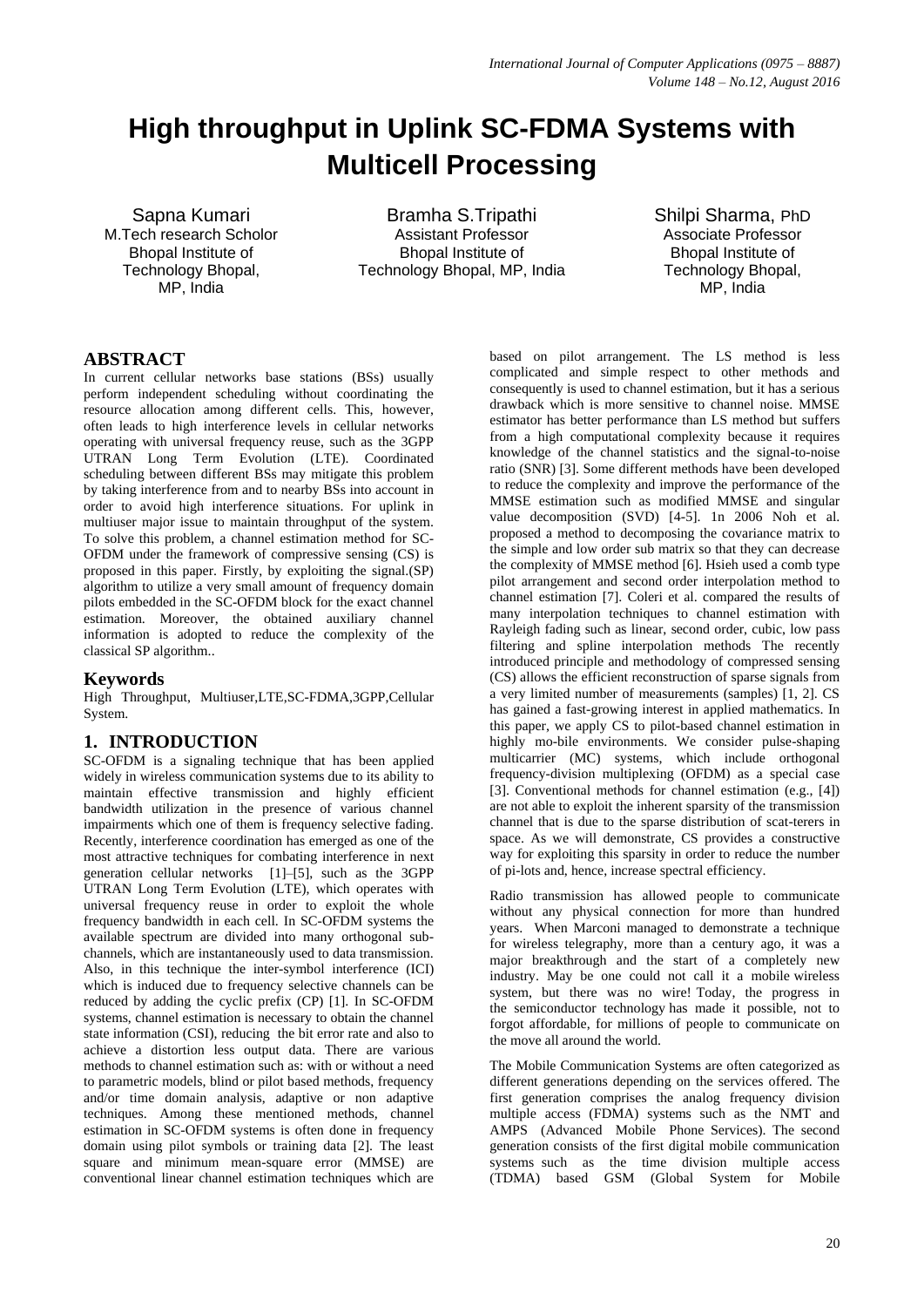Communication), D-AMPS (Digital AMPS), PDC and code division multiple access (CDMA) based systems such as IS-95. These systems mainly offer speech communication, but also data communication limited to rather low transmission rates. The third generation started operations on 1st October 2002 in Japan.

During the past few years, there has been an explosion in wireless technology. This growth has opened a new dimension to future wireless communications whose ultimate goal is to provide universal personal and multimedia communication without regard to mobility or location with high data rates. To achieve such an objective, the next generation personal communication networks will need to be support a wide range of services which will include high quality voice, data, facsimile, still pictures and streaming video. These future services are likely to include applications which require high transmission rates of several Mega bits per seconds (Mbps).

In the current and future mobile communications systems, data transmission at high bit rates is essential for many services such as video, high quality audio and mobile integrated service digital network. When the data is transmitted at high bit rates, over mobile radio channels, the channel impulse response can extend over many symbol periods, which leads to inter symbol interference (ISI). Orthogonal Frequency Division Multiplexing (OFDM) is one of the promising candidates to mitigate the ISI. In an OFDM signal the bandwidth is divided into many narrow sub channels which are transmitted in parallel. Each sub channel is typically chosen narrow enough to eliminate the effect of delay spread. By combining OFDM with Turbo Coding and antenna diversity, the link budget and dispersive-fading limitations of the cellular mobile radio environment can be overcome and the effects of co-channel interference can be reduced.

## **2. MODULE**

#### **2.1. LTE**

Long-Term Evolution (LTE) is the air interface supporting fourth generation cellular networks. LTE is specifically designed for packet data communications, where the emphasis of the technology is high spectral efficiency, high peak data rates, low latency, and frequency flexibility. The LTE specifications were developed by the Third Generation Partnership Project (3GPP). GSM and UMTS are the predecessors of the LTE air interface and are referred to as second generation (2G) and third generation (3G) technologies, respectively. GSM was developed as a circuit switched network meaning that radio services are configured at the user's request and resources remain allocated until terminated by the network controller. This type of operation is well suited to supporting voice calls. Eventually, GSM was enhanced to support low data rate services with packet switching capability but data rates were limited by GSM's air interface, time division multiple access (TDMA). In TDMA, each user is assigned to a particular channel (frequency band) and time slot which serves to limit capacity as the channel spacing is only 200 kHz.



**Fig 1 LTE cellular network**

#### **2.2.SC-FDMA**

The complex data symbols are modulated by means of an inverse discrete Fourier transform (IDFT) on N parallel subcarriers. The resulting SC-OFDM symbol is serially transmitted over a discrete-time channel, whose impulse response we assume is shorter than L samples. At the receiver, the data are retrieved by means of a discrete Fourier transform(DFT) An accepted means of avoiding inter symbol interference (ISI) and preserving orthogonality between subcarriers is to copy the last L samples of the body of the SC-OFDM symbol (N samples long) and append them as a preamble | the cyclic prefix | to form the complete SC-OFDM symbol. The effective length of the SC-OFDM symbol as transmitted is this cyclic prefix plus the body (L+N samples long). The insertion of a cyclic prefix can be shown to result in an equivalent parallel orthogonal channel structure that allows for simple channel estimation and equalization . In spite of the loss of transmission power and bandwidth associated with the cyclic prefix, these properties generally motivate its use.



**Fig: 2 SC-OFDM systems modal**

Without a frequency offset, the frequency response of each sub channel is zero at all other subcarrier frequencies, i.e., the sub channels do not interfere with one other. The effect of a frequency offset is a loss of orthogonality between the tones. The resulting inter carrier interference (ICI) has been investigated. The effective signal-to-noise ratio (SNR) due to

both additive noise and ICI is shown to be lower bounded by  
\n
$$
SNR_e(\varepsilon) \ge \frac{SNR}{1 + 0.54947 SNR \sin^2 \pi \varepsilon} \left(\frac{\sin \pi \varepsilon}{\pi \varepsilon}\right)^2
$$

# **2.3.Channel Estimation Based On Block-Type Pilot Arrangement**

In block-type pilot based channel estimation, OFDM channel estimation symbols are transmitted periodically, in which all sub-carriers are used as pilots. If the channel is constant during the block, there will be no channel estimation error since the pilots are sent at all carriers. The estimation can be performed by using either LSE or MMSE [23], [34]. If inter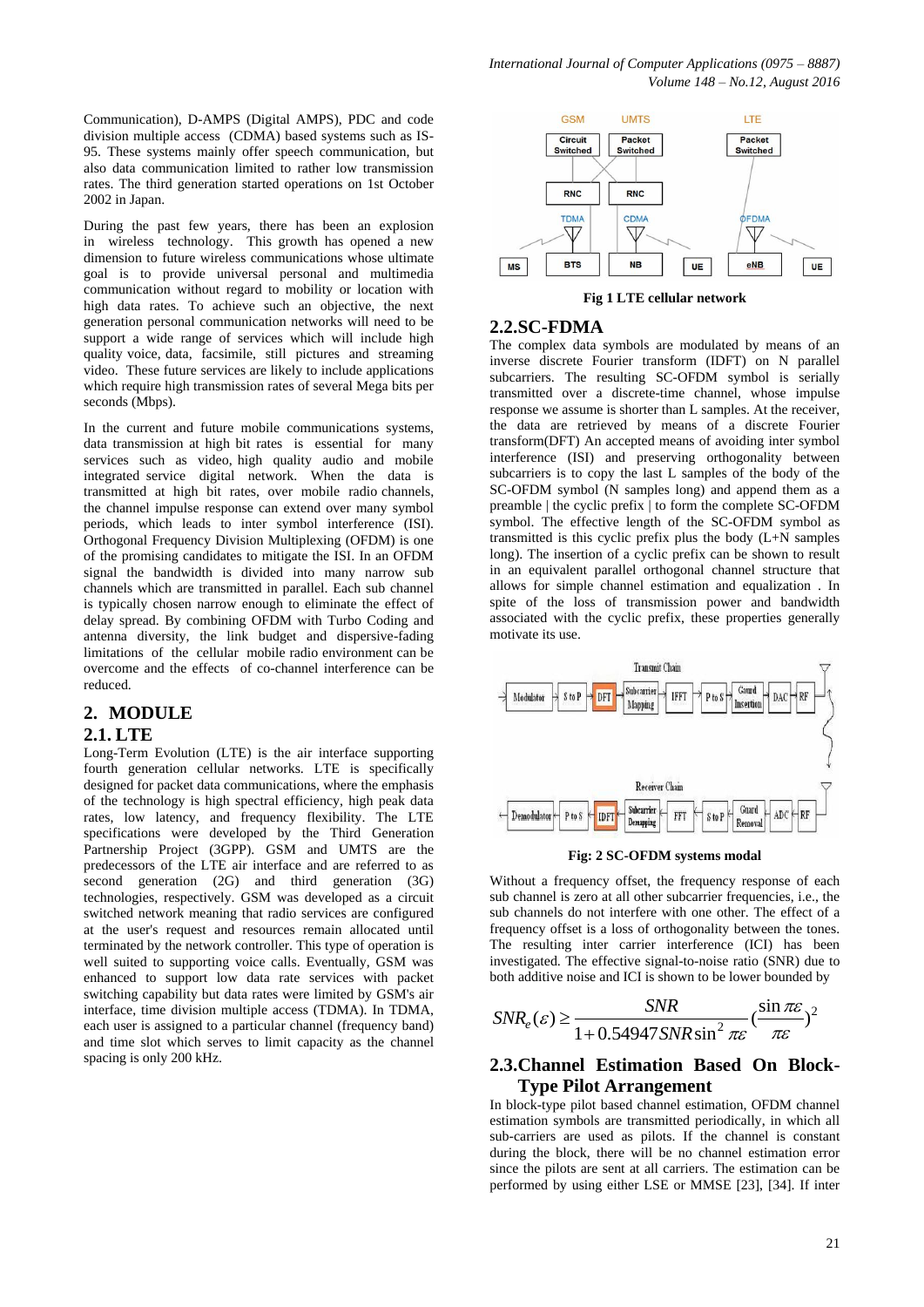symbol interference is eliminated by the guard interval, we write  $(3.7)$  in matrix notation:

$$
Y = XFh + W
$$

$$
= XH + W
$$

## **3. METHOD**

Compressive Sensing Orthogonal Frequency Division Multiplexing (CS-OFDM), developed by Cisco, is an open standard for broadband wireless Internet services. CS-OFDM increases subscriber coverage for high-speed, high-reliability Internet, packet local and long distance telephony services and Virtual Private Network (VPN) access. CSOFDM also lowers the cost of provisioning and deploying infrastructure for a wireless network, and utilizes multipath signals to enhance or recreate transmitted signals, dramatically increasing overall system performance and scalability for service providers. This allows for high data throughput in a minimum of Radio Frequency (RF) spectrum and supports extreme multipath issues existing in obstructed or partially obstructed non-lineof-sight environments. Similar to conventional OFDM, in CS-OFDM, the modulated symbols are processed block-by-block. Assume that there are N=LM modulated symbols in one block. Different from conventional OFDM, CS-OFDM further divides the length N block into Vector Block (VB), where each VB has size M. Instead of doing IFFT of size N as in conventional OFDM, CS-OFDM does component wise vector IFFT of size over the VBs. The IFFT size is reduced from N to L by M times. This IFFT size reduction also reduces the PAPR.it has the merit of Low PAPR and Cost reduction for transceiver architecture.



Using TFT we construct the channel parameters and estimate for transmission signal to receiver.

#### **4. RESULT**

The Complexity Order of A-SP for SARFT-8 channel 1.539269e+01. The Complexity Order of A-SP for IYU-VB channel 1.584223e+01. The Complexity Order of SP 1.471766e+01.



*International Journal of Computer Applications (0975 – 8887)*

**Fig:3 Performance of MSE vs SNR**



**Fig: 4 BEC for 16QAM**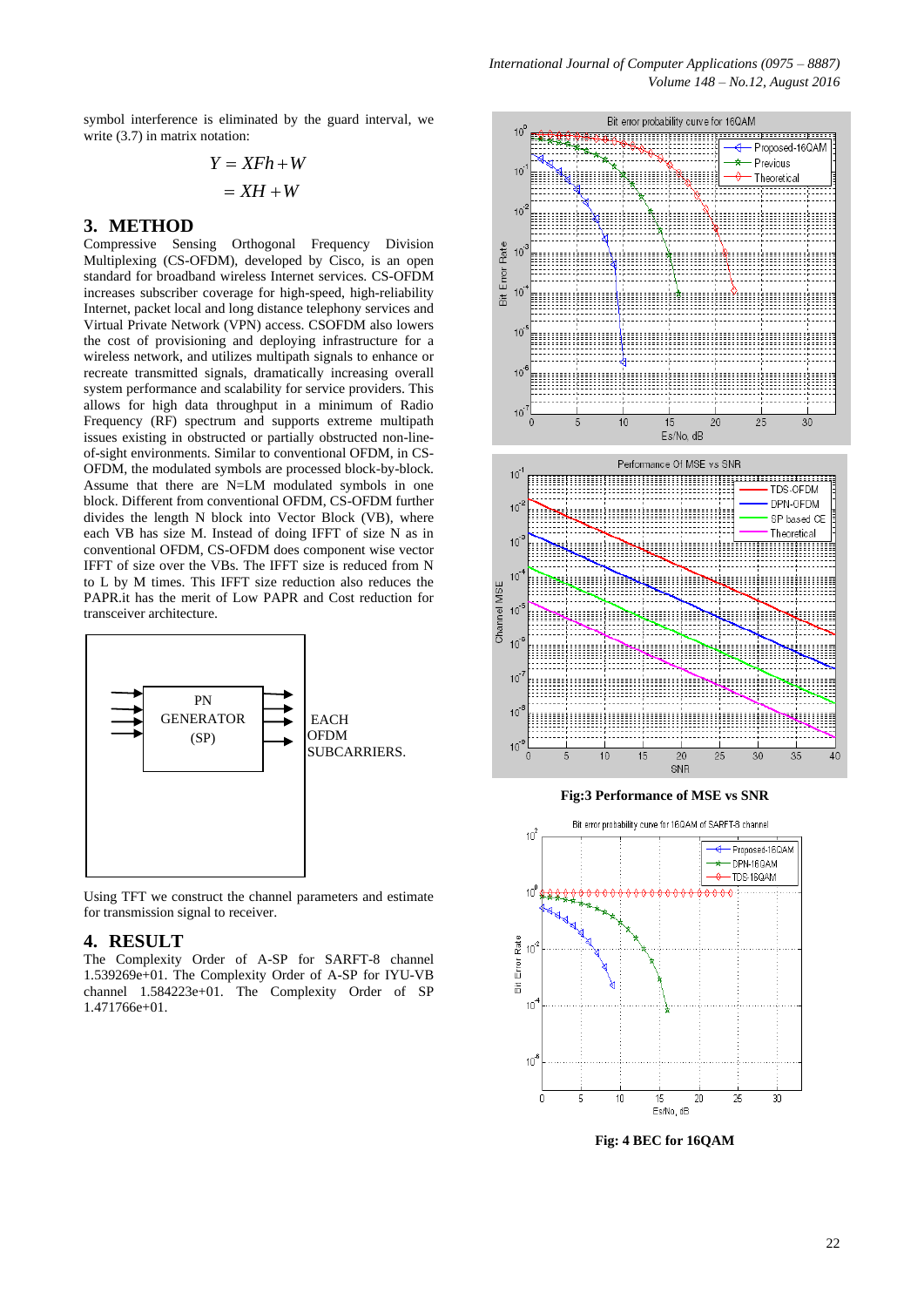

**Fig : 5 Throughput**

#### **5. CONCLUSION**

In this paper proposed we have proposed a CS-based CE method for high data throughput. We have developed a resource allocation algorithm for the scheduling of backhaul transmissions. By considering an efficient composite bit representation of different quantized versions of received signals, the proposed algorithm iteratively schedules the subcarrier signal providing the maximum network throughput increase per backhaul bit.

#### **6. REFERENCES**

- [1] Paolo Baracca, Stefano Tomasin, M, and Nevio Benvenuto, "Backhaul Rate Allocation in Uplink SC-FDMA Systems with Multicell Processing" IEEE Tran. on Wireless Comm., vol. 13, no. 3, pp. 1264-1273 March 2014.
- [2] C. Han, Tim Harrold, and S. Armour,. "Green Radio: Radio Techniques to Enable Energy-Efficient Wireless Networks" IEEE Commu. Magazine pp. 46-54, 2011
- [3] J. Zhang, L.Yang, and L. Hanzo,, "Energy-Efficient Channel-Dependent Cooperative Relaying for the Multi-User SC-FDMA Uplink," IEEE Tran. on Vol..60, Iss.. 3 pp. 992 – 1004, March 2011.
- [4] P. Frank, A. Muller, H. Droste, and Joachim Speidel, "Cooperative Interference-Aware Joint Scheduling for the 3GPP LTE Uplink" IEEE 21st Inte. Symp. Pp. 2216 – 2221, 26-30 Sept. 2010
- [5] J. N. Laneman, D. N. C. Tse, and G. W. Wornell, "Cooperative diversity in wireless networks: Efficient protocols and outage behavior," IEEE Transactions on Information Theory, vol. 50, no. 12, pp. 3062–3080, Dec. 2004.
- [6] W. Fang, L.-L. Yang, and L. Hanzo, "Single-user performance of direct sequence code-division multipleaccess using relay diversity and power allocation," IET Proceedings on Communications, vol. 2, no. 3, pp. 462– 472, Mar. 2008.
- [7] R. Zhang and L. Hanzo, "Coding schemes for energy efficient multisource cooperation aided uplink transmission," IEEE Signal Processing Letters, vol. 16, no. 5, pp. 438–441, May 2009.
- [8] L. Wang and L. Hanzo, "The resource-optimized differentially modulated hybrid AF/DF cooperative cellular uplink using multiple-symbol differential sphere detection," IEEE Signal Processing Letters, vol. 16, no. 11, pp. 965–968, Nov. 2009.
- [9] Y. Li, B. Vucetic, Z. Zhou, and M. Dohler, "Distributed adaptive power allocation for wireless relay networks," IEEE Transactions on Wireless Communications, vol. 6, no. 3, pp. 948–958, Mar. 2007.
- [10] [M. Kaneko, K. Hayashi, P. Popovski, K. Ikeda, H. Sakai, and R. Prasad, "Amplify-and-forward cooperative diversity schemes for multi-carrier systems," IEEE Transactions on Wireless Communications, vol. 7, no. 5, pp. 1845–1850, May 2008.
- [11] E. C. van der Meulen, "Three-terminal communication channels," Advances in Applied Probability, vol. 3, no. 1, pp. 120–154, 1971.
- [12] A. Bletsas, A. Khisti, D. Reed, and A. Lippman, "A simple cooperative diversity method based on network path selection," IEEE Journal on Selected Areas in Communications, vol. 24, no. 3, pp. 659–672, Mar. 2006.
- [13] Y. Zhao, R. Adve, and T. J. Lim, "Improving amplifyand-forward relay networks: Optimal power allocation versus selection," IEEE Transactions on Wireless Communications, vol. 6, no. 8, pp. 3114–3123, Aug. 2007.
- [14] A. Bletsas, H. Shin, and M. Z. Win, "Cooperative communications with outage-optimal opportunistic relaying," IEEE Transactions on Wireless Communications, vol. 6, no. 9, pp. 3450–3460, Sep. 2007.
- [15] R. Madan, N. Mehta, A. Molisch, and J. Zhang, "Energyefficient cooperative relaying over fading channels with simple relay selection," IEEE Transactions on Wireless Communications, vol. 7, no. 8, pp. 3013–3025, Aug. 2008.
- [16] Y. Jing and H. Jafarkhani, "Single and multiple relay selection schemes and their achievable diversity orders," IEEE Transactions on Wireless Communications, vol. 8, no. 3, pp. 1414–1423, Mar. 2009.
- [17] H. G. Myung, J. Lim, and D. J. Goodman, "Single carrier FDMA for uplink wireless transmission," IEEE Vehicular Technology Magazine, pp.30–38, Sep. 2006.
- [18] E-UTRA LTE Physical layer General description, 3GPP Std. TS 35.201(V8.3.0), 2009.
- [19] D. Falconer, S. L. Ariyavisitakul, A. Benyamin-Seeyar, and B. Eidson, "Frequency domain equalization for single-carrier broadband wireless systems," IEEE Communications Magazine, pp. 58–66, Apr. 2002.
- [20] N. Benvenuto, R. Dinis, D. Falconer, and S. Tomasin, "Single carrier modulation with nonlinear frequency domain equalization: An idea whose time has come– again," Proceedings of the IEEE, vol. 98, no. 1, pp. 69– 96, Jan. 2010.
- [21] F. Pancaldi, G. M. Vitetta, R. Kalbasi, N. Al-Dhahir, M. Uysal, and H. Mheidat, "Single-carrier frequency domain equalization," IEEE Signal Processing Magazine, pp. 37–56, Sep. 2008.